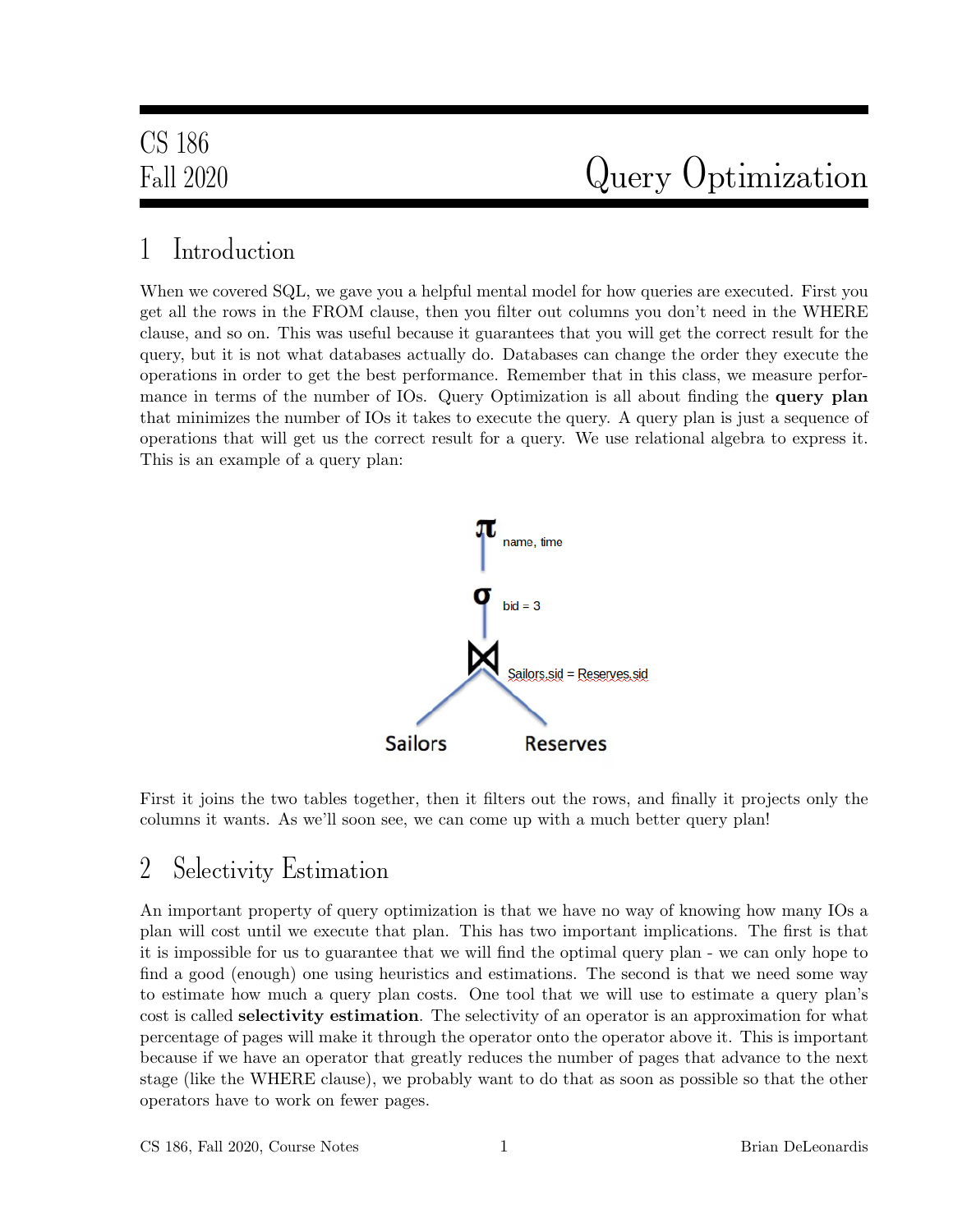Most of the formulas for selectivity estimation are fairly straightforward. For example, to estimate the selectivity of a condition of the form  $X = 3$ , the formula is 1 / (number of unique values of X). The formulas used in this note are listed below, but please see the lecture/discussion slides for a complete list. In these examples, capital letters are for columns and lowercase letters represent constants.

- **X**=a:  $1/$ (unique vals in X)
- $X=Y: 1/max$  unique vals in X, unique vals in Y)
- **X**>a:  $(\max(X) a) / (\max(X) \min(X) + 1)$
- cond1 AND cond2: Selectivity(cond1) \* Selectivity(cond2)

### 3 Selectivity of Joins

Let's say we are trying to join together tables A and B on the condition  $A.id = B.id$ . If there was no condition, there would be  $|A| * |B|$  tuples in the result, because without the condition, every row from A is joined with every row from B. The join condition is just a condition of the form  $X=Y$ , so the selectivity estimation is: 1/max(unique vals for A.id, unique vals for B.id), meaning that the total number of tuples we can expect to move on is:

> |A|∗|B|  $max(unique\ vals\ for\ A.id, unique\ vals\ for\ B.id)$

## 4 Common Heuristics

There are way too many possible query plans for a reasonably complex query to analyze them all. We need some way to cut down the number of plans that we actually consider. For this reason, we will use a few heuristics:

- 1. Push down projects  $(\pi)$  and selects  $(\sigma)$  as far as they can go
- 2. Only consider left deep plans
- 3. Do not consider cross joins unless they are the only option

The first heuristic says that we will push down projects and selects as far as they can go. We touched on why pushing down selects will be beneficial. It reduces the number of pages the other operators have to deal with. But why is pushing projects down beneficial? It turns out this also reduces the number of pages future operators need to deal with. Because projects eliminate columns, the rows become smaller, meaning we can fit more of them on a page, and thus there are fewer pages! Note that you can only project away columns that are not used in the rest of the query (i.e. if they are in a SELECT or a WHERE clause that hasn't yet been evaluated you can't get rid of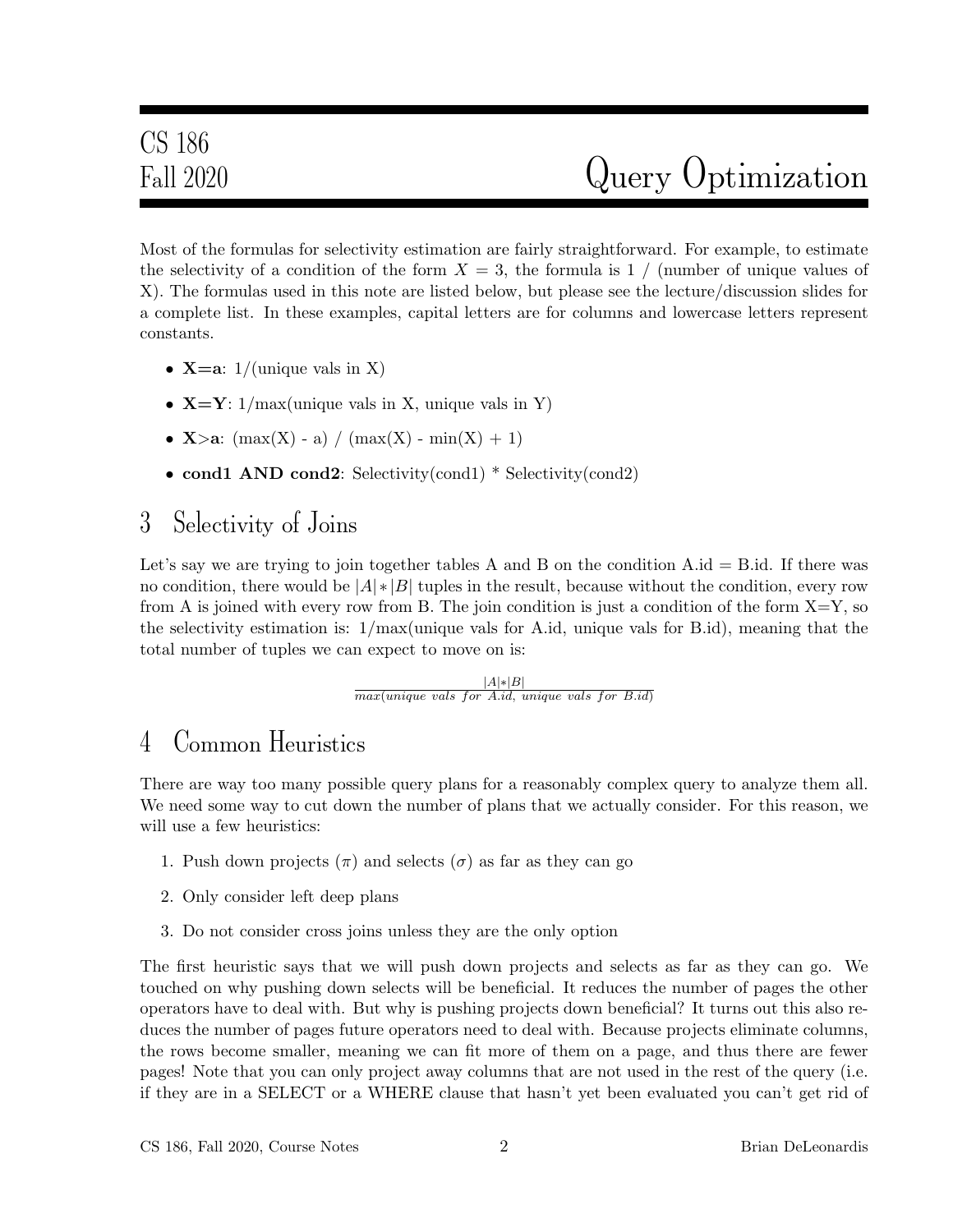# CS 186

the column).

The second heuristic says to only consider left deep plans. A left deep plan is a plan where all of the right tables in a join are the base tables (in other words, the right side is never the result of a join itself, it can only be one of the original tables). The following diagram gives some examples of what are and what are not left-deep plans.



Left deep plans are beneficial for two main reasons. First, only considering them greatly reduces the plan space. The plan space is still exponential, but it is a lot smaller than it would be if we considered every plan. Second, these plans can be fully pipelined, meaning that we don't actually have to write the result of a join to disk – we can just pass the pages up one at a time to the next join operator.

The third heuristic is beneficial because cross joins produce a ton of pages which makes the operators above the cross join perform many IOs. We want to avoid that whenever possible.

## 5 Pass 1 of System R

The query optimizer that we will study in this class is called System R. System R uses all of the heuristics that we mentioned in the previous section. The first pass of System R determines how to access tables optimally or interestingly (we will define interesting in a bit).

We have two options for how to access tables during the first pass:

- 1. Full Scan
- 2. Index Scan (for every index the table has built on it)

For both of these scans, we only return a row if it matches all of the single table conditions pertaining to its table because of the first heuristic (push down selects). A condition involving columns from multiple tables is a join condition and cannot yet be applied because we're only considering how to access individual tables. This means the selectivity for each type of scan is the same, because they are applying the same conditions!

The number of IOs required for each type of scan will not be the same, however. For a table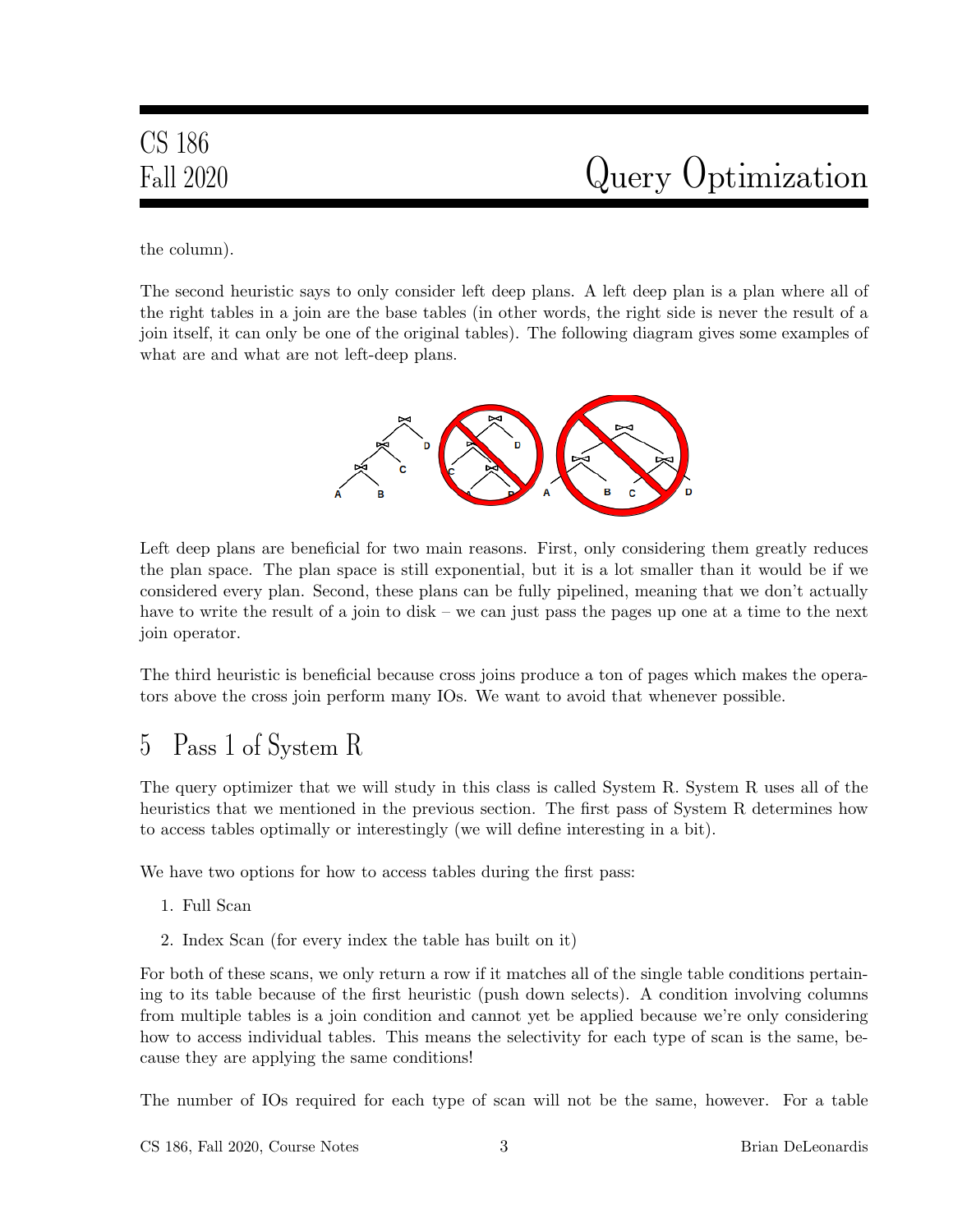P, a full scan will always take [P] IOs; it needs to read in every page.

For an index scan, the number of IOs depends on how the records are stored and whether or not the index is clustered. Alternative 1 indexes have an IO cost of:

 $(\text{cost to reach level above leaf}) + (\text{num leaves read})$ 

You don't necessarily have to read every leaf, because you can apply the conditions that involve the column the index is built on. This is because the data is in sorted order in the leaves, so you can go straight to the leaf you should start at, and you can scan right until the condition is no longer true.

Example: Important information:

- Table A has [A] pages
- There is an alternative 1 index built on C1 of height 2
- There are 2 conditions in our query:  $C1 > 5$  and  $C2 < 6$
- C1 and C2 both have values in the range 1-10

The selectivity will be 0.25 because both conditions have selectivity 0.5 (from selectivity formulas), and it's an AND clause so we multiply them together. However, we can not use the C2 condition to narrow down what pages we look at in our index because the index is not built on C2. We can use the C1 condition, so we only have to look at 0.5[A] leaf pages. We also have to read the two index pages to find what leaf to start at, for a total number of  $2 + 0.5[A]$  IOs.

For alternative 2/3 indexes, the formula is a little different. The new formula is:

(cost to reach level above leaf)  $+$  (num of leaf nodes read)  $+$  (num of data pages read).

We can apply the selectivity (for conditions on the column that the index is built on) to both the number of leaf nodes read and the number of data pages read. For a clustered index, the number of data pages read is the selectivity multiplied by the total number of data pages. For an unclustered index, however, you have to do an IO for each record, so it is the selectivity multiplied by the total number of records.

Example: Important information:

- Table B with  $[B]$  data pages and  $[B]$  records
- Alt 2 index on column C1, with a height of 2 and [L] leaf pages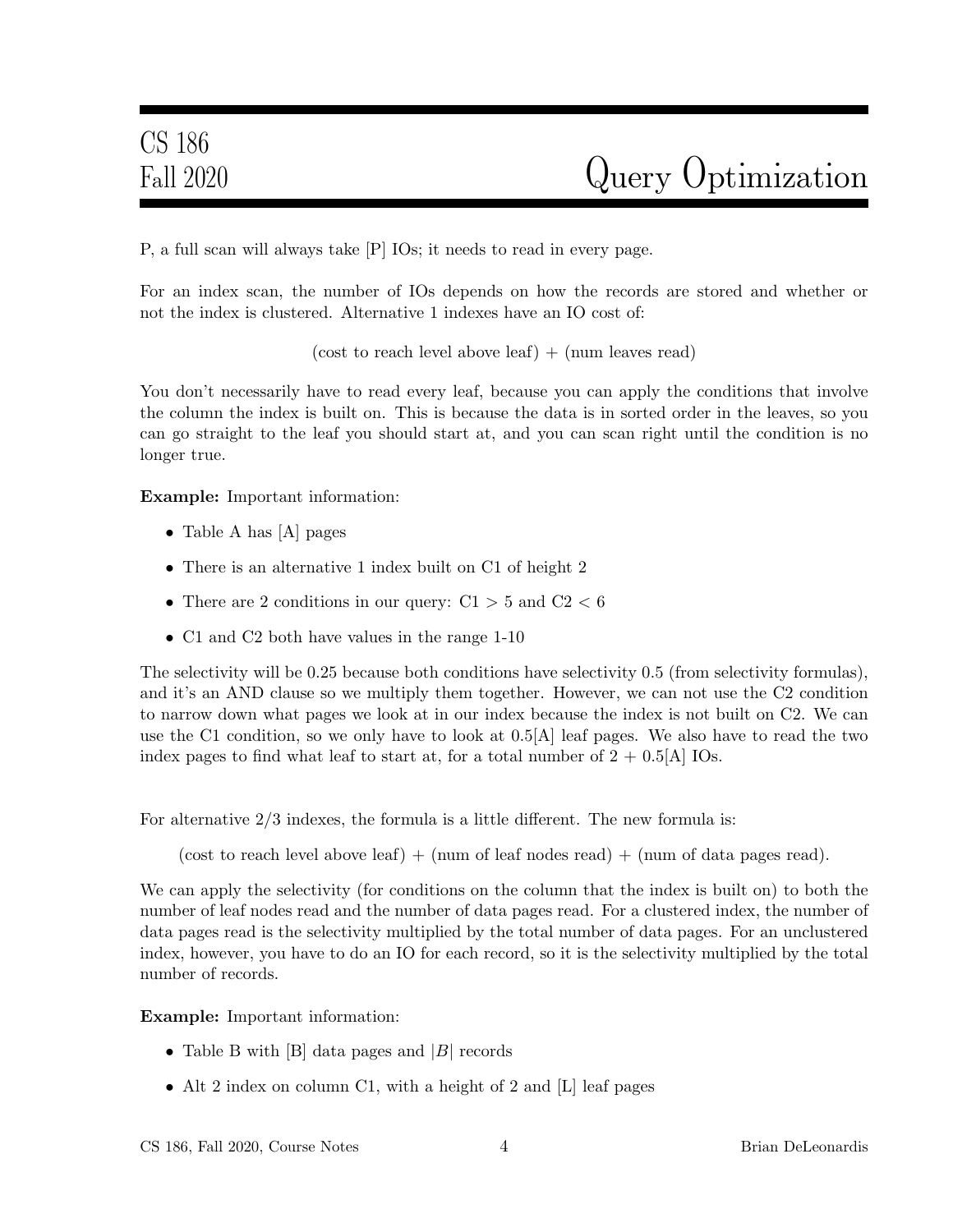- There are two conditions:  $C1 > 5$  and  $C2 < 6$
- C1 and C2 both have values in the range 1-10

If the index is clustered, the scan will take 2 IOs to reach the index node above the leaf level, it will then have to read  $0.5[L]$  leaf pages, and then  $0.5[B]$  data pages. Therefore, the total is 2 +  $0.5[L] + 0.5[B]$ . If the index is unclustered, the formula is the same except we have to read  $0.5[B]$ data pages instead. So the total number of IOs is  $2 + 0.5|L| + 0.5|B|$ .

The final step of pass 1 is to decide which access plans we will advance to the subsequent passes to be considered. For each table, we will advance the optimal access plan (the one that requires the fewest number of IOs) and any access plans that produce an optimal interesting order. An interesting order is when the table is sorted on a column that is either:

- Used in an ORDER BY
- Used in a GROUP BY
- Used in a downstream join (a join that hasn't yet been evaluated. For pass 1, this is all joins).

The first two are hopefully obvious. The last one is valuable because it can allow us to reduce the number of IOs required for a sort merge join later on in the query's execution. A full scan will never produce an interesting order because its output is not sorted. An index scan, however, will produce the output in sorted order on the column that the index is built on. Remember though, that this order is only interesting if it used later in our query!

Example: Let's say we are evaluating the following query:

```
SELECT *
FROM players INNER JOIN teams
ON players.teamid = teams.id
ORDER BY fname;
```
And we have the following potential access patterns:

- 1. Full Scan players (100 IOs)
- 2. Index Scan players.age (90 IOs)
- 3. Index Scan players.teamid (120 IOs)
- 4. Full Scan teams (300 IOs)
- 5. Index Scan teams.record (400 IOs)

Patterns 2, 3, and 4 will move on. Patterns 2 and 4 are the optimal pattern for their respective table, and pattern 3 has an interesting order because teamid is used in a downstream join.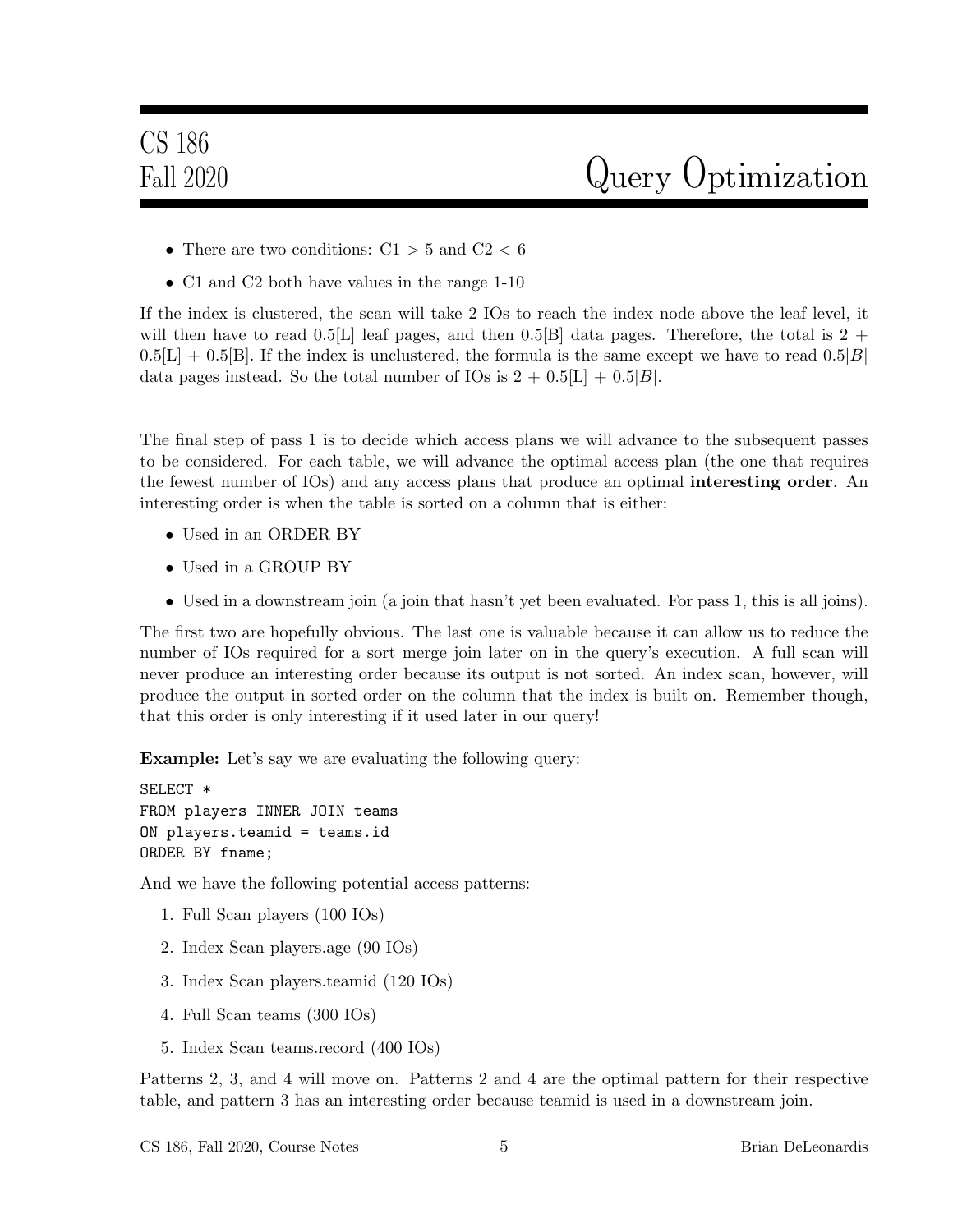### 6  $P$ asses  $2n$

The rest of the passes of the System R algorithm are concerned with joining the tables together. For each pass i, we attempt to join i tables together, using the results from pass i-1 and pass 1. For example, on pass 2 we will attempt to join two tables together, each from pass 1. On pass 5, we will attempt to join a total of 5 tables together. We will get 4 of those tables from pass 4 (which figured out how to join 4 tables together), and we will get the remaining table from pass 1. Notice that this enforces our left-deep plan heuristic. We are always joining a set of joined tables with one base table.

Pass i will produce at least one query plan for all sets of tables of length i that can be joined without a cross join (assuming there is at least one such set). Just like in pass 1, it will advance the optimal plan for each set, and also the optimal plan for each interesting order for each set (if one exists). When attempting to join a set of tables with one table from pass 1, we consider each join the database has implemented. Only one of these joins produces a sorted output - sort merge join, so the only way to have an interesting order is by using sort merge join for the last join in the set. The output of sort merge join will be sorted on the columns in the join condition.

Example: We are trying to execute the following query:

```
SELECT *
FROM A INNER JOIN B
ON A.aid = B.bid
INNER JOIN C
ON b.did = c.cidORDER BY c.cid;
```
Which sets of tables will we return query plans for in pass 2? The only sets of tables we will consider on this pass are  $\{A, B\}$  and  $\{B, C\}$ . We do not consider  $\{A, C\}$  because there is no join condition and our heuristics tell us not to consider cross joins. To simplify the problem, let's say we only implemented SMJ and CNLJ in our database and that pass 1 only returned a full table scan for each table. These are the following joins we will consider (the costs are made up for the problem. In practice you will use selectivity estimation and the join cost formulas):

- 1. A CNLJ B (estimated cost: 1000)
- 2. B CNLJ A (estimated cost: 1500)
- 3. A SMJ B (estimated cost: 2000)
- 4. B CNLJ C (estimated cost: 800)
- 5. C CNLJ B (estimated cost: 600)
- 6. C SMJ B (estimated cost: 1000)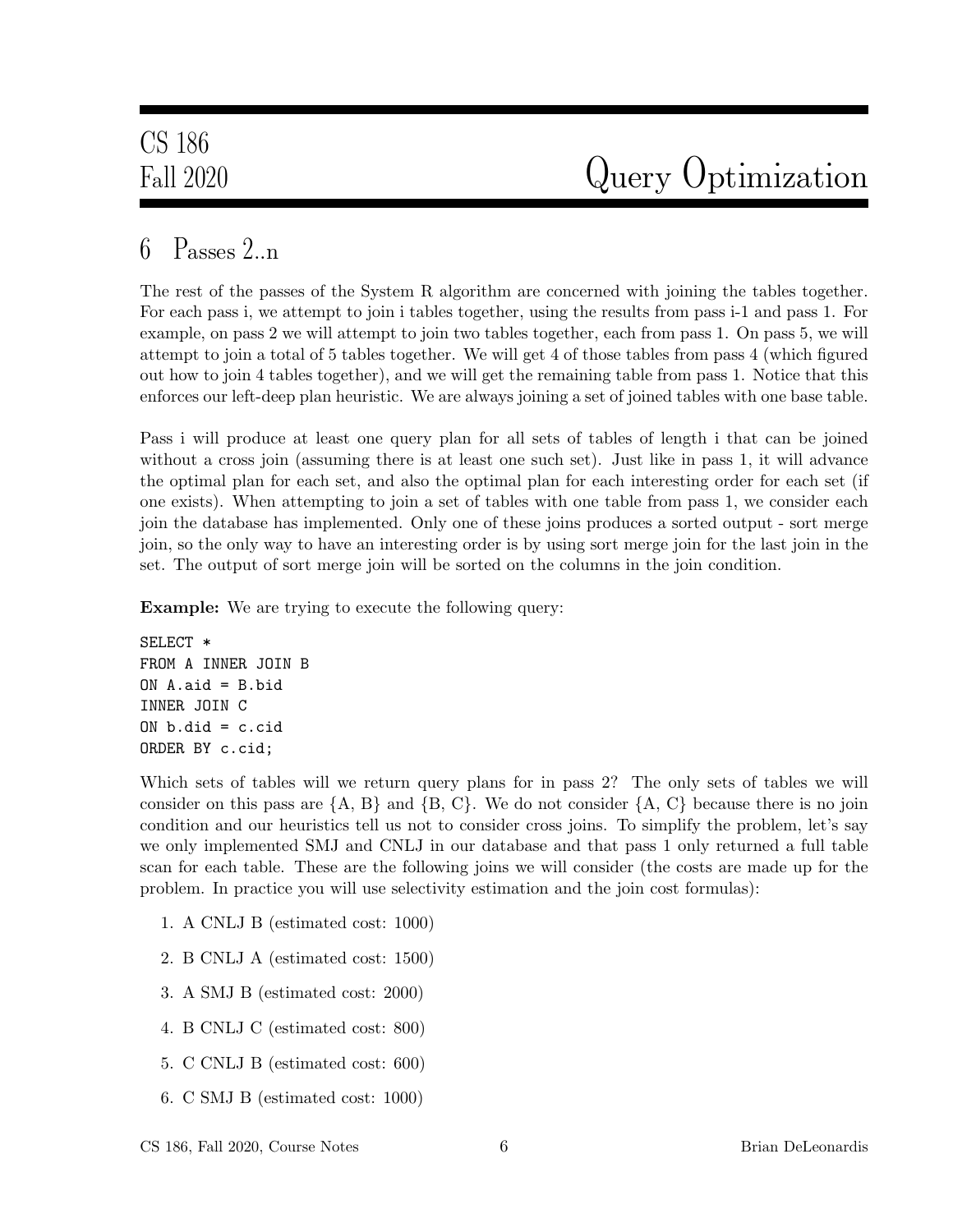Joins 1, 5, and 6 will advance. 1 is the optimal join for the set  $\{A, B\}$ . 5 is optimal for the set {B, C}. 6 is an interesting order because have an ORDER BY clauses that uses c.cid later in the query. We don't advance 3 because A.aid and B.bid are not used after that join so the order isn't interesting.

Now let's go to pass 3. We will consider the following joins (again join costs are made up):

- 1. Join 1 {A, B} CNLJ C (estimated cost: 10,000)
- 2. Join 1 {A, B} SMJ C (estimated cost: 12,000)
- 3. Join 5 {B, C} CNLJ A (estimated cost 8,000)
- 4. Join 5 {B, C} SMJ A (estimated cost: 20,000)
- 5. Join 6 {B, C} CNLJ A (estimated cost: 22,000)
- 6. Join 6 {B, C} SMJ A (estimated cost: 18,000)

Notice that now we can't change the join order, because we are only considering left deep plans, so the base tables must be on the right.

The only plans that will advance now are 2 and 3. 3 is optimal overall for the set of all 3 tables. 2 is optimal for the set of all 3 tables with an interesting order on C.cid (which is still interesting because we haven't evaluated the ORDER BY clause). The reason 2 produces the output sorted on C.cid is that the join condition is  $B$ .did  $=C$ .cid, so the output will be sorted on both  $B$ .did and C.cid (because they are the same). 4 and 6 will not produce output sorted on C.cid because they will be adding A to the set of joined tables so the condition will be A.aid = B.bid. Neither A.aid nor B.bid are used elsewhere in the query, so their ordering is not interesting to us.

### 7 Practice Questions

Given the following tables:

Teams (teamid, tname, current coach) Players (playerid, pname, teamid, points) Coaches (coachid, cname)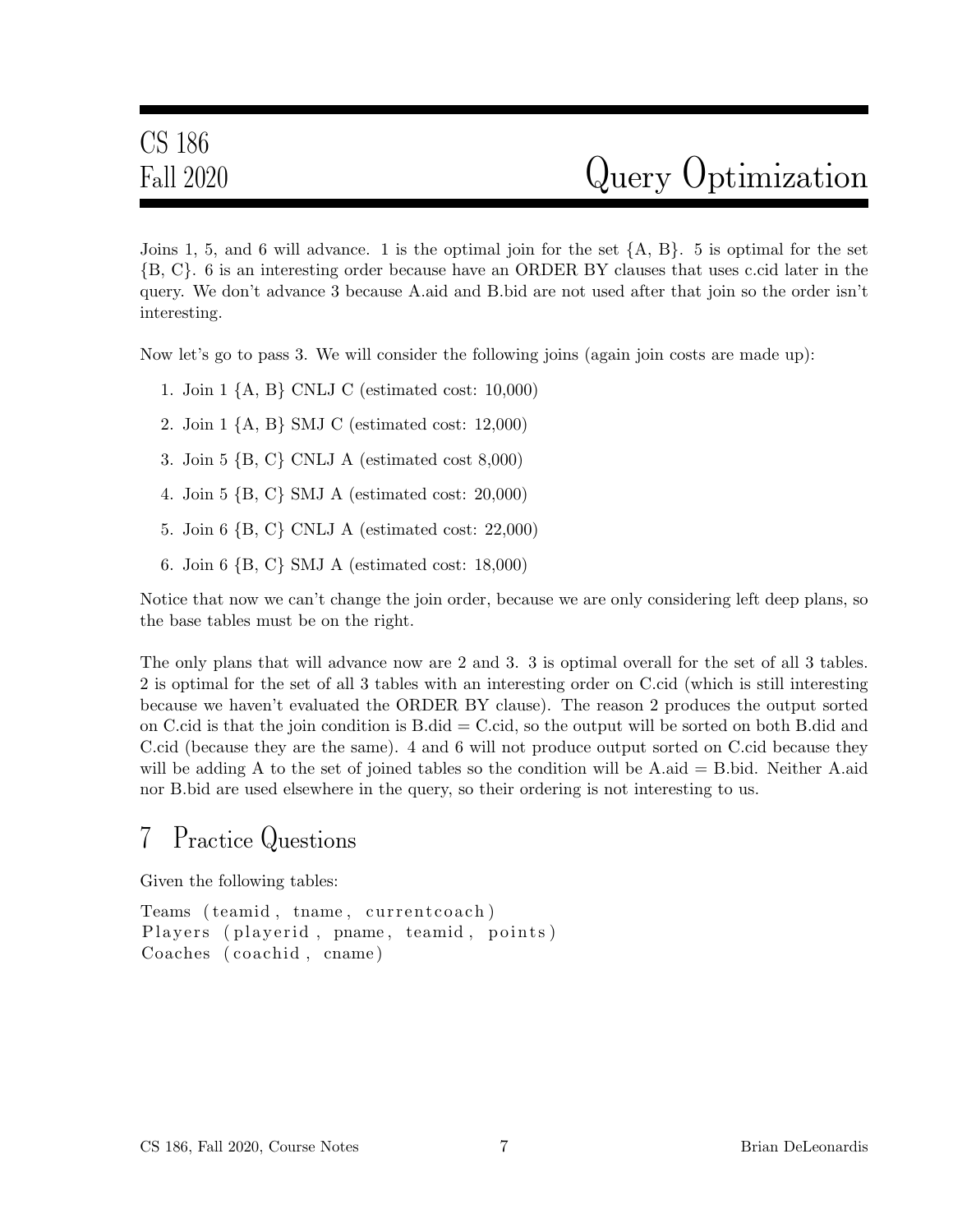| <b>Table</b>   | Pages | <b>Column Info</b>        | <b>Indexes</b>                                                                                                  |
|----------------|-------|---------------------------|-----------------------------------------------------------------------------------------------------------------|
| <b>Teams</b>   | 100   |                           |                                                                                                                 |
| <b>Players</b> | 500   | Rating has values [1, 10] | Clustered on rating (height $=$<br>1, 100 leaf pages)<br>Clustered on playerid<br>$(height = 1, 50 leaf pages)$ |
| <b>Coaches</b> | 200   |                           |                                                                                                                 |

Answer questions 1-5 about the following query:

SELECT pname , cname FROM Teams t INNER JOIN Players p ON t teamid  $= p$  teamid INNER JOIN Coaches c ON t currentcoach = c coachid WHERE p. rating  $> 5$ ORDER BY p. playerid;

1) What is the selectivity of the p.rating  $> 5$  condition?

2) What single table access plans will advance to the next pass?

- a Full scan on Teams
- b Full scan on Players
- c Index scan on Players.rating
- d Index scan on Players.playerid
- e Full scan on Coaches

3) Which of the following 2 table plans will advance from the second pass to the third pass? Assume that the IOs provided is optimal for those tables joined in that order and also assume that the output of every plan is not sorted.

- a Teams Join Players (1000 IOs)
- b Players Join Teams (1500 IOs)
- c Players Join Coaches (2000 IOs)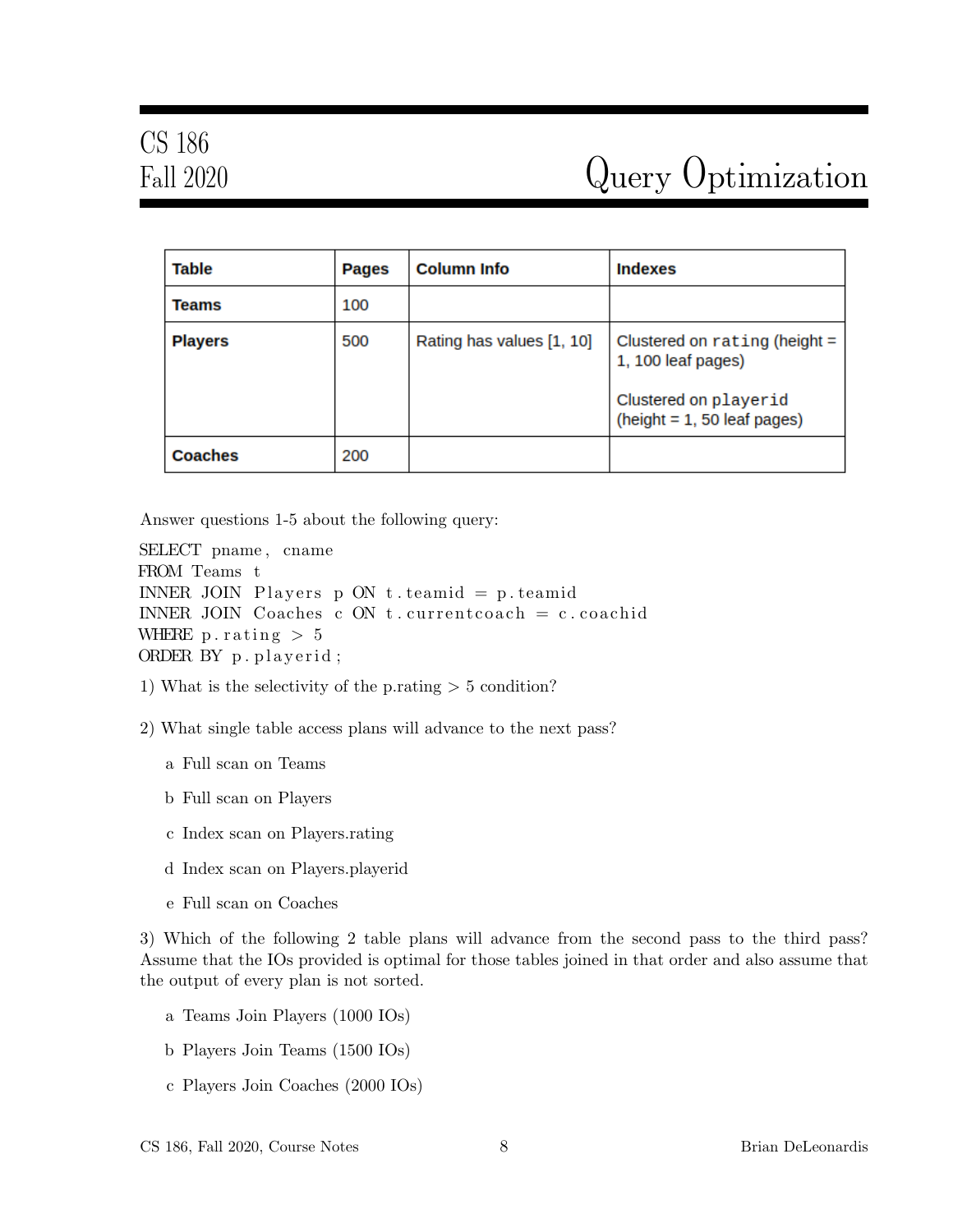- d Coaches Join Players (800 IOs)
- e Teams Join Coaches (500 IOs)
- f Coaches Join Teams (750 IOs)

4) Which of the following 3 table plans will be considered during the third pass? Again assume that the IOs provided is optimal for joining the tables in that order and that none of the outputs are sorted.

- a (Teams Join Players) Join Coaches 10,000 IOs
- b Coaches Join (Teams Join Players) 8,000 IOs
- c (Players Join Teams) Join Coaches 9,000 IOs
- d (Players Join Coaches) Join Teams 12,000 IOs
- e (Teams Join Coaches) Join Players 15,000, IOs
- 5) Which 3 table plan will be used?

#### 8 Solutions

1) 1/2. You can use the formula in lecture/discussion slides, but these are often quicker to solve off the top of your head. Rating can be between 1 and 10 (10 values) and there are 5 values that are greater than 5  $(6, 7, 8, 9, 10)$ , so the selectivity is  $5/10$  or  $1/2$ .

2) a, c, d, e. Every table needs at least one access plan to advance, and for Teams and Coaches there is only one option - the full scan. For Players the optimal plan will advance as well as the optimal plan with an interesting order on playerid (playerid is interesting to us because it is used in an ORDER BY later in the query). A full scan takes 500 IOs. The scan on rating takes  $1 +$  $0.5(100) + 0.5(500) = 301$  IOs. The scan on playerid takes  $1 + 50 + 500 = 551$  IOs. The optimal access plan is the index scan on rating, so it advances, and the index scan on playerid is the only plan that produces output sorted on playerid so it advances as well.

3) a, e. First recognize that no plan that involves joining Players with Coaches will be considered because there is no join condition between them so it would be a cross join and we don't consider cross joins unless they are our only option for that pass. Then we just pick the best plan for each set of tables which in this case is Teams Join Players for the (teams, players) set and Teams Join Coaches for the (Teams, Coaches) set.

4) a, e. B is not considered because it is not a left deep join. C and D both attempt to join 2 table plans that did not advance from pass 2 with a single table plan. A and E (the only correct